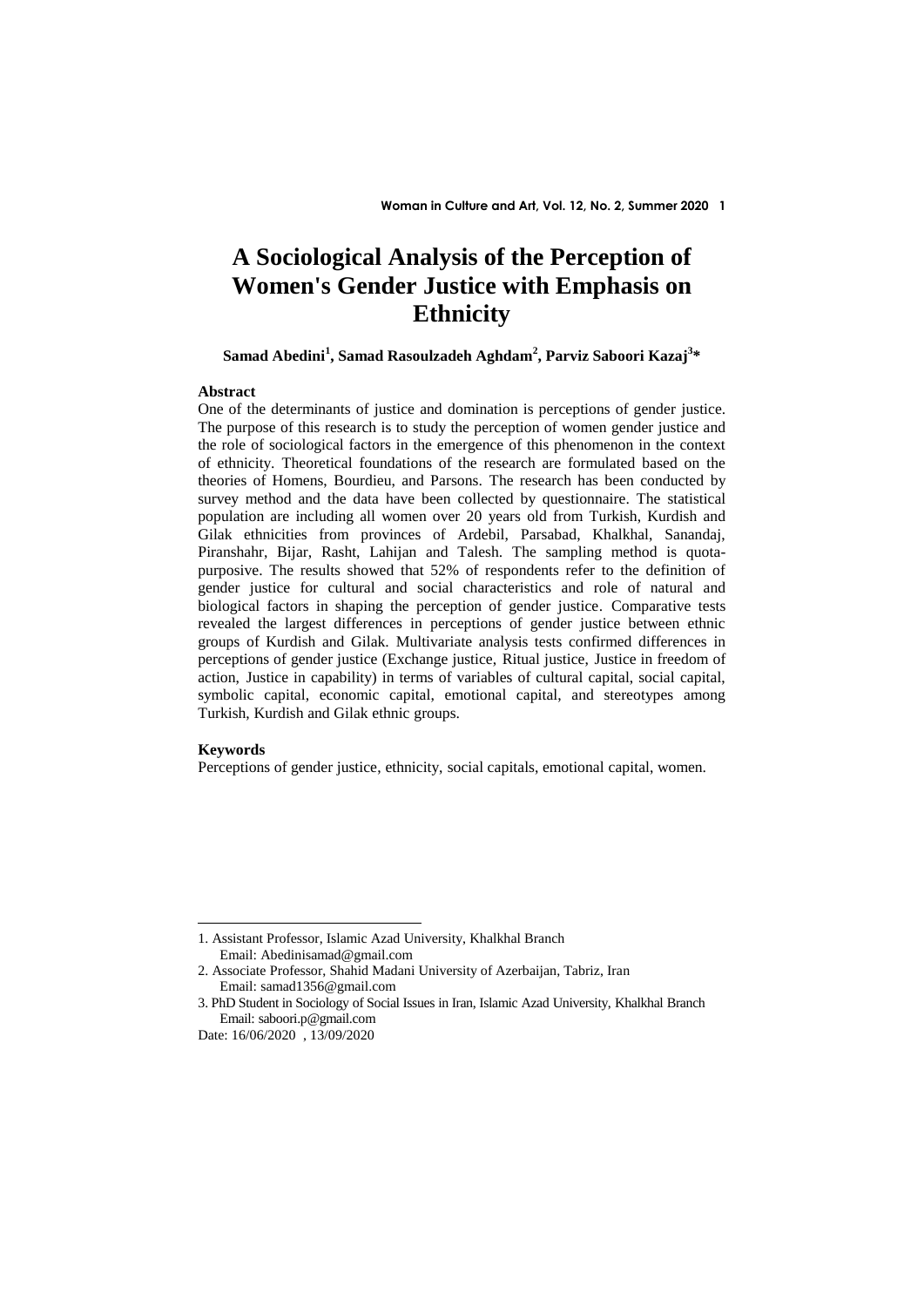# **Femininity, Ideology and Resistance to Inferiority Analysis of Women's Inferior Discourse in Iranian Cinema Based On the Theory of Self-Determination**

# **Mansour Tabiei<sup>1</sup> , Raana Mohammad Taghinejad Esfahani<sup>2</sup> \***

#### **Abstract**

The purpose of this study is to analyze the critical discourse of women's inferiority through the analysis of four films: Fire Bride, Lineless Paper, Father's House and Venus. The theoretical framework is Judge Moradi's theory of self-determination, which has been done by Fairclough's method of critical discourse analysis; Critical discourse analysis, by linking discourse structures and social contexts can help us to understand the existing issues. Among the dominant discourse systems, patriarchal discourse deconstructs relations between the genders from a position of power; the discourse of tradition and modernity causes subjects to redefine their identity. This method has three stages of description, interpretation and explanation; for this purpose, in the description stage, great attention is paid to the formal features of the context (analysis of dialogues and sequences).The interpretation, inter-discourse (discourse practice) is discussed in the second stage. Finally, the interaction of macro-social structures on the study is based on the theory of autonomy. The results showed the mechanism by which the transition between the two discourse spaces of tradition and modernity, the order of gender discourse and the power relations inherent in this hierarchy, has led to the inferiority of women and then their resistance to the superiority of men. Modern and traditional femininities not only contrast with each other, but on the other hand, the feminine signs are also represented in front of traditional and modern male subjects.

### **Keywords**

<u>.</u>

Critical discourse analysis, women, cinema, inferiority, resistance.

2. PhD student in Iranian Social Affairs, Shiraz University Email: R.m.taghinehad@gmail.com

<sup>1.</sup> Assistant Professor, Sociology of Shiraz University Email: Mtabiee@rose.shirazu.ac.ir

Date: 29/07/2020 , 31/08/2020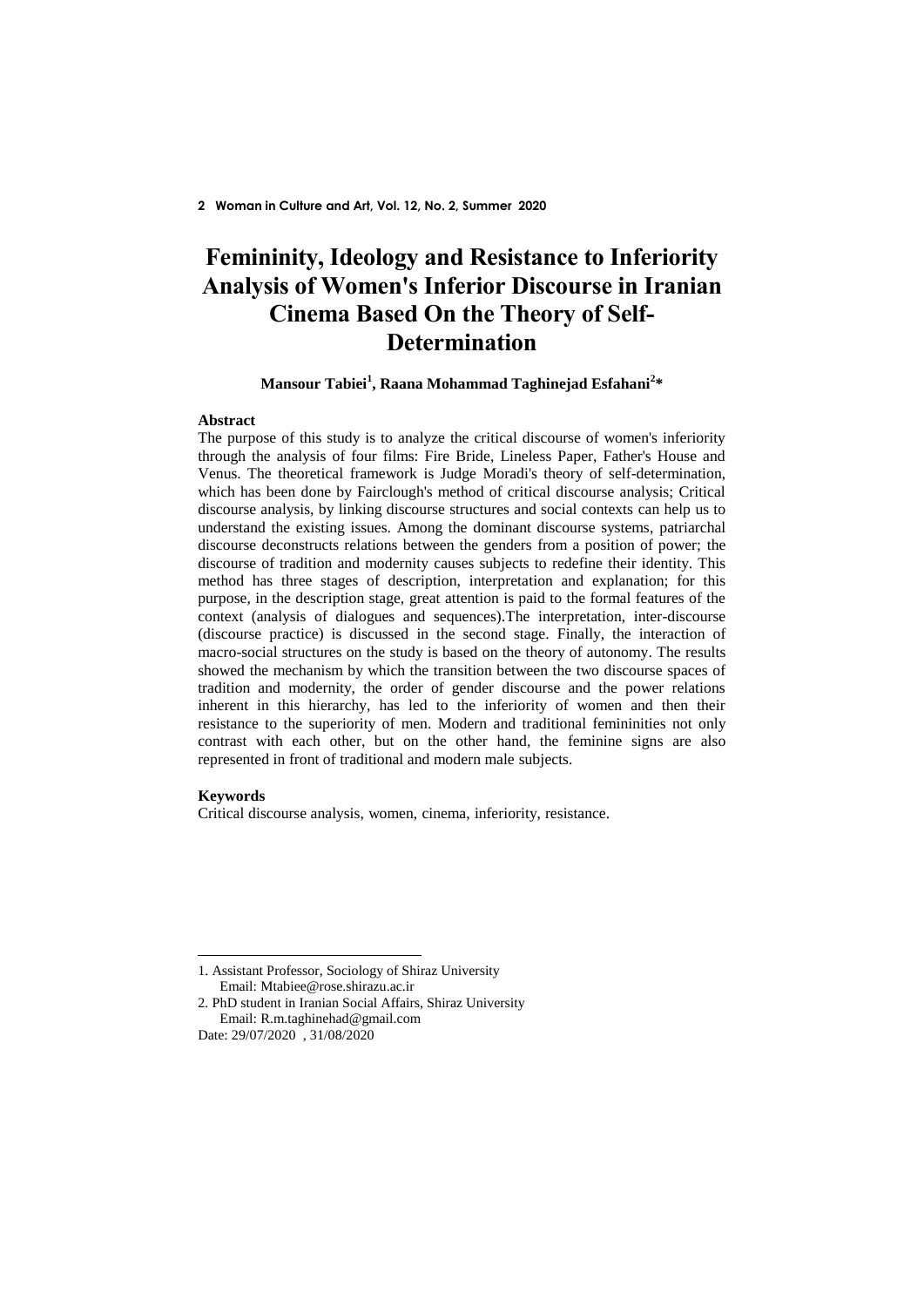# **Reflection of Feminine Psyche and Masculine Psyche Archetypes from Jung's Perspective in the Traditional Houses in the Central Plateau of Iran**

# **Mahboubeh Shabani Jafroudy<sup>1</sup> , Seyedeh Mamak Salavatian<sup>2</sup> \*, Alireza Nikouei<sup>3</sup> , Samereh Asadi Majreh<sup>4</sup>**

#### **Abstract**

The archetype in the collective human psyche motivates the performance of various actions in his spiritual mind. The present study seeks to find the connection between psychoanalysis and architecture, as the art is essence of human mind and psyche. Carl Gustav Jung, the inventor of the theory of analytical psychology and the developer of the theory of archetypes, considers architecture as the human psyche. He believes that all man-made phenomena have already imagined in the mind or psyche at first. The number of archetypes, as the main topic of this discussion, is a lot. This research focuses on the two archetypes of Anima and Animus; at first to find and collect the symbols of these archetypes in ethnic thoughts, rituals and beliefs and then to create their proper correspondences in the symbols of some of the most important components of traditional houses in the Central Plateau of Iran. The main elements are including entrance complex, central yard, porch, pool space, room, wind passage, basement, cold basement and others. The present research has been carried out with the content analysis approach in the qualitative paradigm by inductive and deductive methods. The results showed that there is a correspondence between the archetypal symbols of anima and animus and the spiritual themes embedded in the components of traditional houses. As the perfect human psyche has a two-dimensional nature, there is a balance between both feminine and masculine expressions in the whole supreme art of traditional house architecture.

#### **Keywords**

<u>.</u>

Anima, Animus, Jung, Traditional Houses of the Central Plateau of Iran, Archetypal symbols.

<sup>1.</sup> PhD student in Architecture, Islamic Azad University, Rasht Branch Email: mbh\_shabani@yahoo.com

<sup>2.</sup> Assistant Professor of Architecture, Islamic Azad University, Rasht Branch Email: salavatian@iaurasht.ac.ir

<sup>3.</sup> Associate Professor, Department of Persian Language and Literature, University of Guilan Email: alireza\_nikouei@yahoo.com

<sup>4.</sup> Assistant Professor, Department of Psychology, Islamic Azad University, Rasht Branch Email: asadimajreh\_psy@yahoo.com

Date: 01/08/2020 , 14/09/2020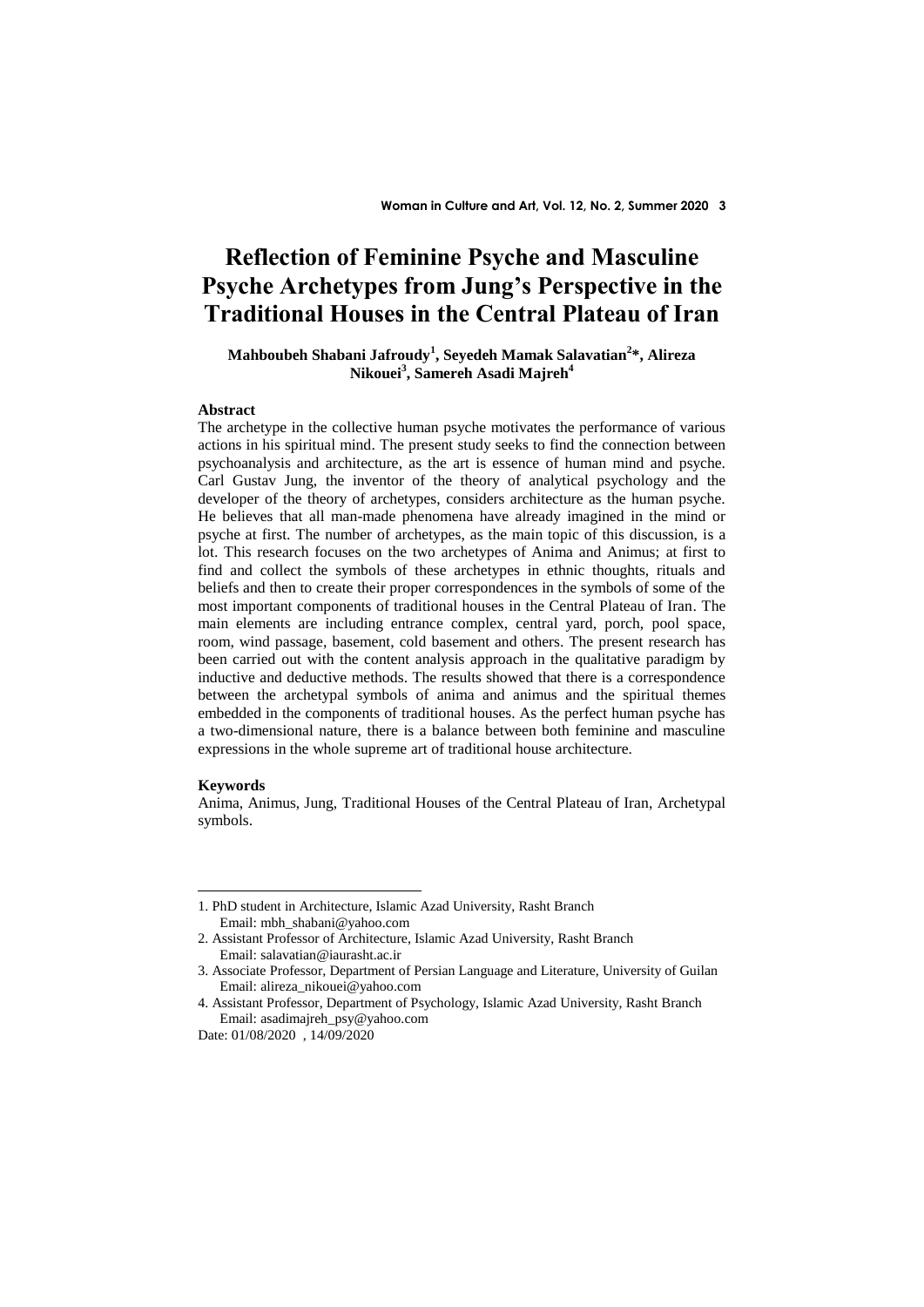# **Image of Women in Nomadic Carpets; the Motif of "Nine Women" with Emphasizing on the Social Component of Nomadic Women's Clothing**

# **Akram Noori<sup>1</sup> \*, Homa Mousanejhad Khabisi<sup>2</sup> , Mahdi Keshavarz Afshar<sup>3</sup>**

#### **Abstract**

The image of a woman as a human motif is one of the common motifs in nomadic carpets, which has been woven in various formats and structures, in different regions of Iran, and it definitely has also a symbolic and special meaning. The motif of "nine women" is among the motifs in which the image of the woman is woven. This research tries to address three sample carpets from three different clans. Researchers are looking for the type of woman illustration in this category of Persian handwoven carpet, and its relationship with the appearance and social image of nomadic women. In fact, the type of clothing and adorn are studying in this research, as one of the social norms for women. The main purpose of this research is to assess the relationship between the type of women imagery in these carpets, and the structure that the nomadic community prefers for the women as a norm, tradition, and custom in the form of clothing. This research is conducted by a descriptive-analytical method through the library and internet data collection. Women's clothing in Baluch carpets is similar to the social clothing of Baluch nomadic women. Whereas women's clothing in Kurdish carpets is not enough similar to the social clothing of Khorasan Kurdish nomadic women, and also there is no resemblance between women's clothing of Afshar carpets and the women's clothing in Kerman Afshar nomads.

#### **Keywords**

<u>.</u>

Nomadic Carpet, Human Motifs, Women Image, Traditional Clothing, Nomadic Costume.

<sup>1.</sup> PhD student in Art Research, Faculty of Art, Al-Zahra University, Tehran Email: Noory14018@yahoo.com

<sup>2.</sup> Master of Economics and Carpet Management Email: Homa.ila25@gmail.com

<sup>3.</sup> Assistant Professor, Art Research Department, Faculty of Art and Architecture, Tarbiat Modares University, Tehran. Email: m.afshar@modares.ac.ir

Date: 22/05/2020 , 14/08/2020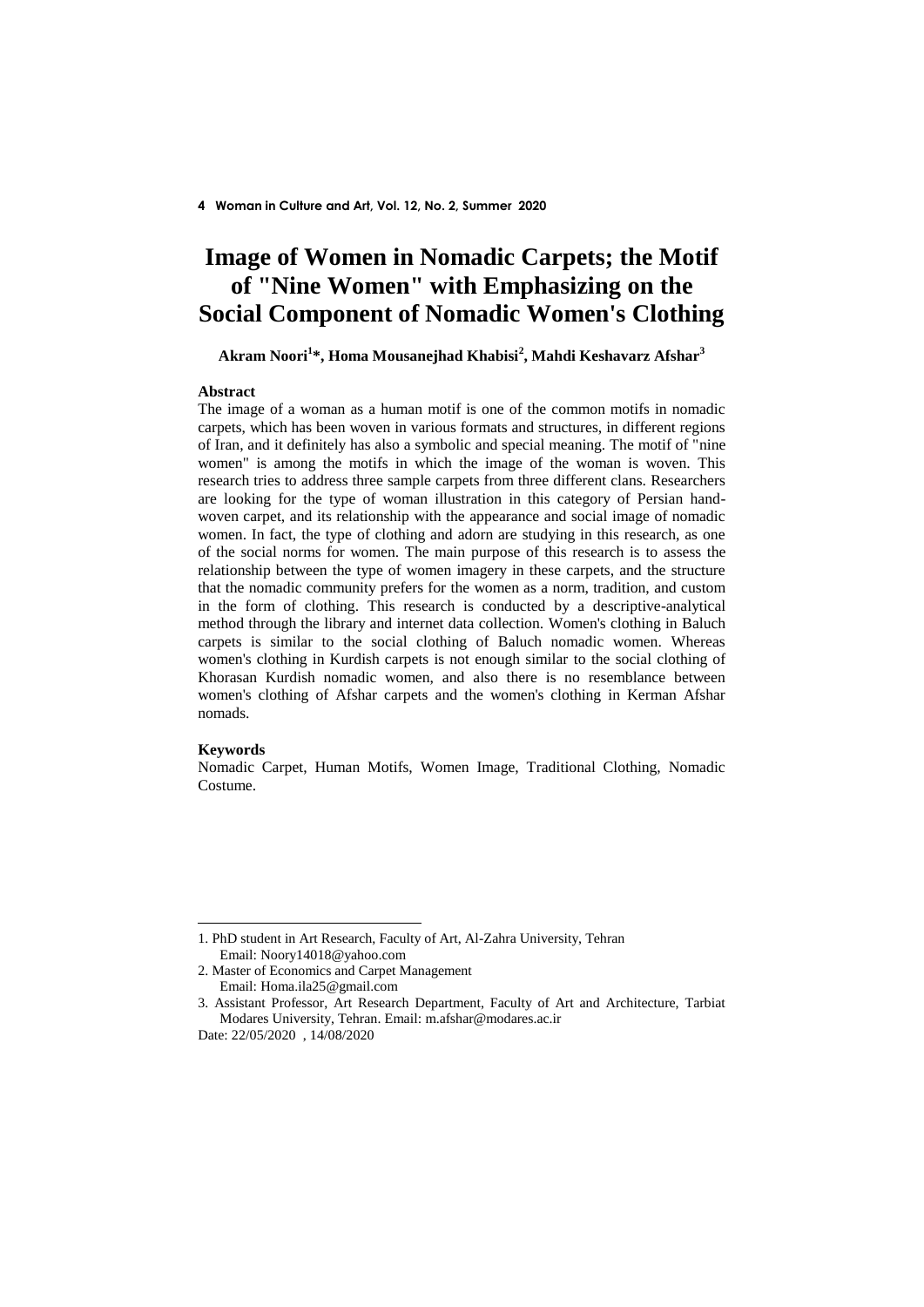# **Archaeology and History: An image of Women in Miniatures of Tabriz School and Safavid Period's Texts**

## **Mahtab Dadkhah<sup>1</sup> , Karim Hajizadeh<sup>2</sup> , Behruz Afkhami<sup>3</sup> , Habib Shahbazi Shiran<sup>4</sup>**

### **Abstract**

Historical texts by narrative men of the rulers and the great men of history have said often less about ordinary people, especially women. In fact, women, despite being half of human society and educators of men and the next generation, have had an undeniable influence on social relations, the preservation and perpetuation of traditions, customs and even political games in historical periods. But in most cases, for cultural reasons, less mention is made of their presence in society or defined in the shadow of men. Therefore, archaeological methods and the study of cultural materials are very valuable and useful for clarifying the subject and answering the existing gaps and questions; because archeology has used cultural materials to rebuild communities, culture and people's roles. The present article examines the miniatures of the Tabriz school as material evidence of the Safavid period and tries to compare the image of women presented in the texts of the Safavid period with the remaining images of them in the miniatures of the Tabriz school and the contradictions and similarities between the two. The miniatures of Shahnameh of Shah Tahmasp, Khamse of Nizami and Haft Awrang of Jami showed that women in Safavid Tabriz School at the same time at least during that period, contrary to historical texts have highlighted more active role in the community.

### **Keywords**

<u>.</u>

Women, Miniature, Tabriz School, Safavid Period.

<sup>1.</sup> Ph.D. Candidate in Archaeology, Unversity of Mohaqqeq Ardabili Email: m\_dadkhah@ut.ac.ir

<sup>2.</sup> Associate Professor in Archaeology, University of Mohaqqeq Ardabili, Iran Email: k\_hajizadeh@uma.ac.ir

<sup>3.</sup> Associate Professor in Archaeology, University of Mohaqqeq Ardabili, Iran Email: bafkhami@uma.ac.ir

<sup>4.</sup> Assistant Professor in Archaeology, University of Mohaqqeq Ardabili Email: habibsgahbazi35@gmail.com

Date: 13/04/2020 , 14/09/2020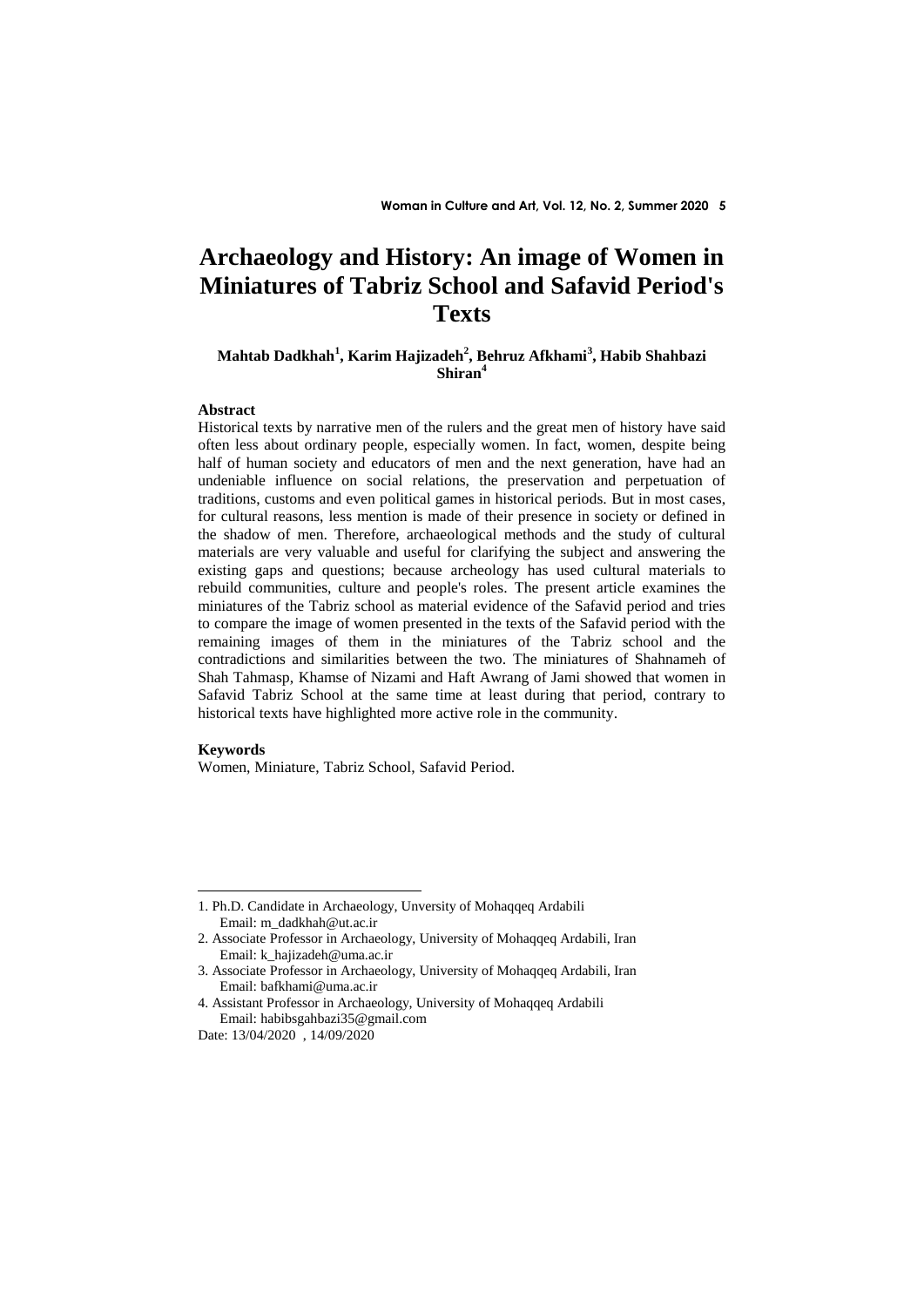# **A Comparative Study of the Female Body in Tiling of the Buildings of "Eram Garden" and "Zinat Al-Muluk House" with Emphasis on Propp's Morphological Theory**

# **Elahe Panjehpashi<sup>1</sup> , Fatemeh Doulab<sup>2</sup>**

## **Abstract**

The "Eram Garden" and "House of Zinat al-Muluk" are important and historical buildings in Shiraz during the Qajar period. The main subject of these two buildings with the decorations of the women role and its formal analysis based on the theory of morphology of Vladimir Prop is the main issue of this research. The present study is based on the historical-comparative method. is the data have been collected from library (documentary) and with a historical approach based on morphological theory. This research analyzes the morphology of the female form in the tiling of these two buildings. The study also examined the similarities and differences of the buildings according to Propp's theory. It is concluded that the role of women in the form of the characters of Shirin, Belqis and Zuleikha is one of the main decorative images in the entrance of Eram Garden and the house of Zinat al-Muluk. The main decorative motifs of women in this building are made with Qajar clothes and decoration. Woman as the main decorative element in the tiling of these entrances emphasizes the role of women and has been compatible with Propp's theory.

### **Keywords**

<u>.</u>

Qajar, woman, tile, entrance, Belqis, Shirin, Zuleikha, Propp, morphology.

<sup>1.</sup> Corresponding Author, Assistant Professor Department of Painting, Faculty of Art, Al-Zahra University. Email: e.panjehbashi@alzahra.ac.ir

<sup>2.</sup> MA in Visual Communication, Lecturer of Shiraz Girls' Technical and Vocational College (Al-Zahra University). Email: fatemehdoulab@gmail.com

Date: 01/03/2020 , 03/10/2020